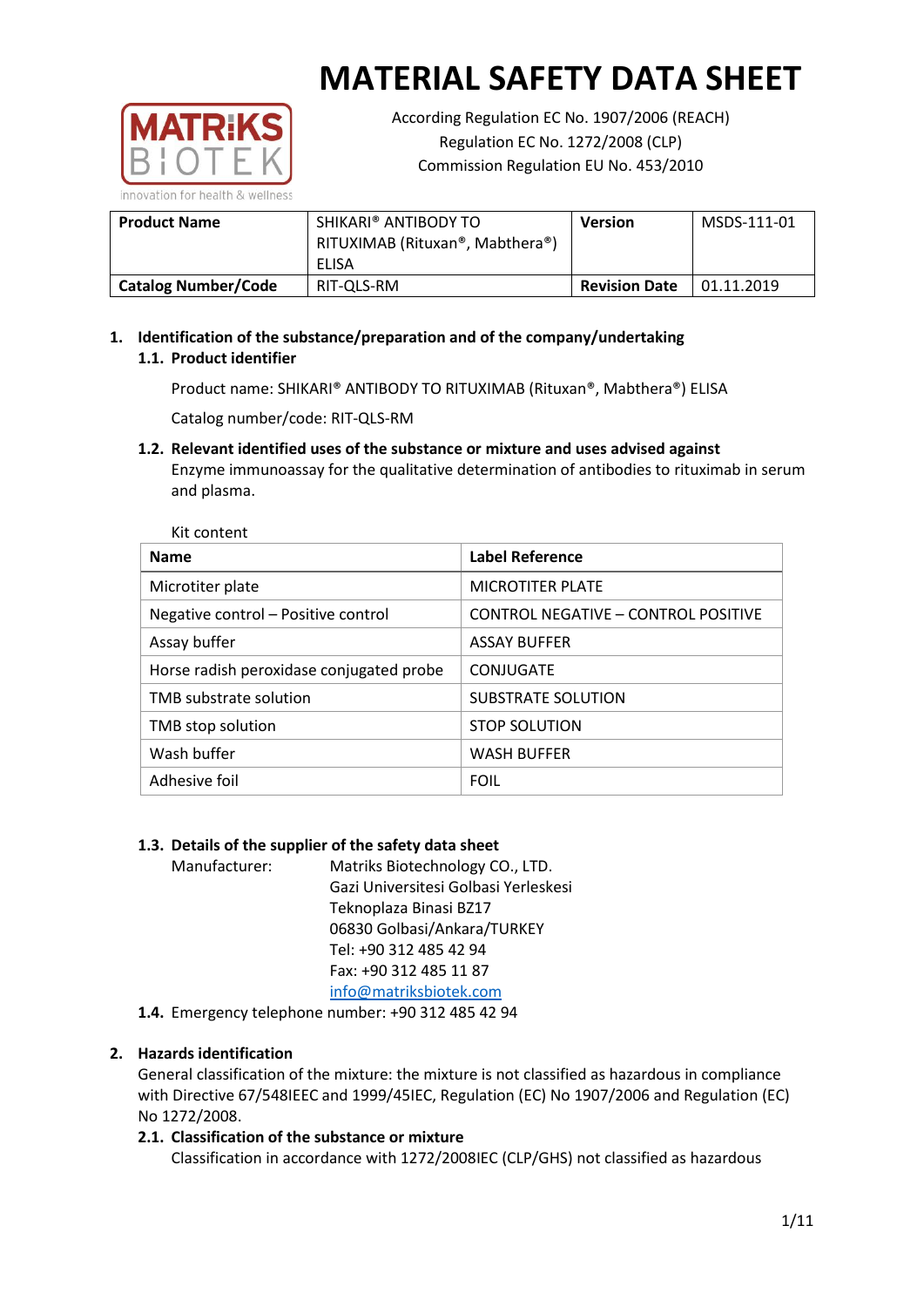

According Regulation EC No. 1907/2006 (REACH) Regulation EC No. 1272/2008 (CLP) Commission Regulation EU No. 453/2010

| <b>Product Name</b>        | SHIKARI® ANTIBODY TO<br>RITUXIMAB (Rituxan®, Mabthera®)<br>ELISA | <b>Version</b>       | MSDS-111-01 |
|----------------------------|------------------------------------------------------------------|----------------------|-------------|
|                            |                                                                  |                      |             |
| <b>Catalog Number/Code</b> | RIT-QLS-RM                                                       | <b>Revision Date</b> | 01.11.2019  |

Classification in accordance with 67/548IEEC and 1999/45IEC (DPD) not classified as hazardous

## **2.2. Label elements**

This product is not under labelling according to Regulation (EC) n. 1272/2008

## **2.3. Other hazards**

Results of PBT and vPvB assessment: The substances in the mixture do not meet the PBT/vPvB criteria according to REACH (content <0,1% w/w), annex XIII; the substances in the mixture are not included in the Candidate List of SVHC.

**Note:** This product is intended for laboratory use by professional uses only. Use appropriate personal protective equipment while working with the reagents provided.

## **3. Composition/information on ingredients**

#### **3.1. Substances**

| <b>Stop Solution</b>               |                                                                                                                               |
|------------------------------------|-------------------------------------------------------------------------------------------------------------------------------|
| Ingredient                         | Hydrochloric Acid (HCL) Index No. 017-002-01-X                                                                                |
| CAS No (EC No)                     | 7647-01-0(231-595-7)                                                                                                          |
| Containing Conc. (%)               | <5,0* (Dilution is not classified as hazardous<br>according to the European Regulation<br>67/548/EEC and 1272/2008/EC)        |
| form)                              | Classification according to regulation (EC) No 1272/2008 (CLP) (related to the concentrated                                   |
| Hazard Class and Category Codes(s) | Skin Corr. 1B STOT SE 3                                                                                                       |
| Hazard Statement Code(s)           | H314, H335                                                                                                                    |
| Pictogram, Signal Word Code(s)     | GHS05, GHS07, Dgr                                                                                                             |
| Specific Conc. Limits, M-factors   | Skin Corr. 1B; H314: C≥25%<br>Skin Irrit. 2; H315: 10% ≤ C < 25 %<br>Eye Irrit. 2, H319: 10%≤C<25 %<br>STOT SE 3; H355: C≥10% |
| Directive 67/548/EEC               | C; R34-37: C≥25%<br>Xi; R36/37/38: 10%≤C<25%                                                                                  |

#### **3.2. Mixtures**

| <b>Controls, Assay Buffer</b> |                                     |
|-------------------------------|-------------------------------------|
| Ingredient                    | Sodium Azide Index no. 011-004-00-7 |
| CAS No (EC No)                | 26628-22-8 (247-852-1)              |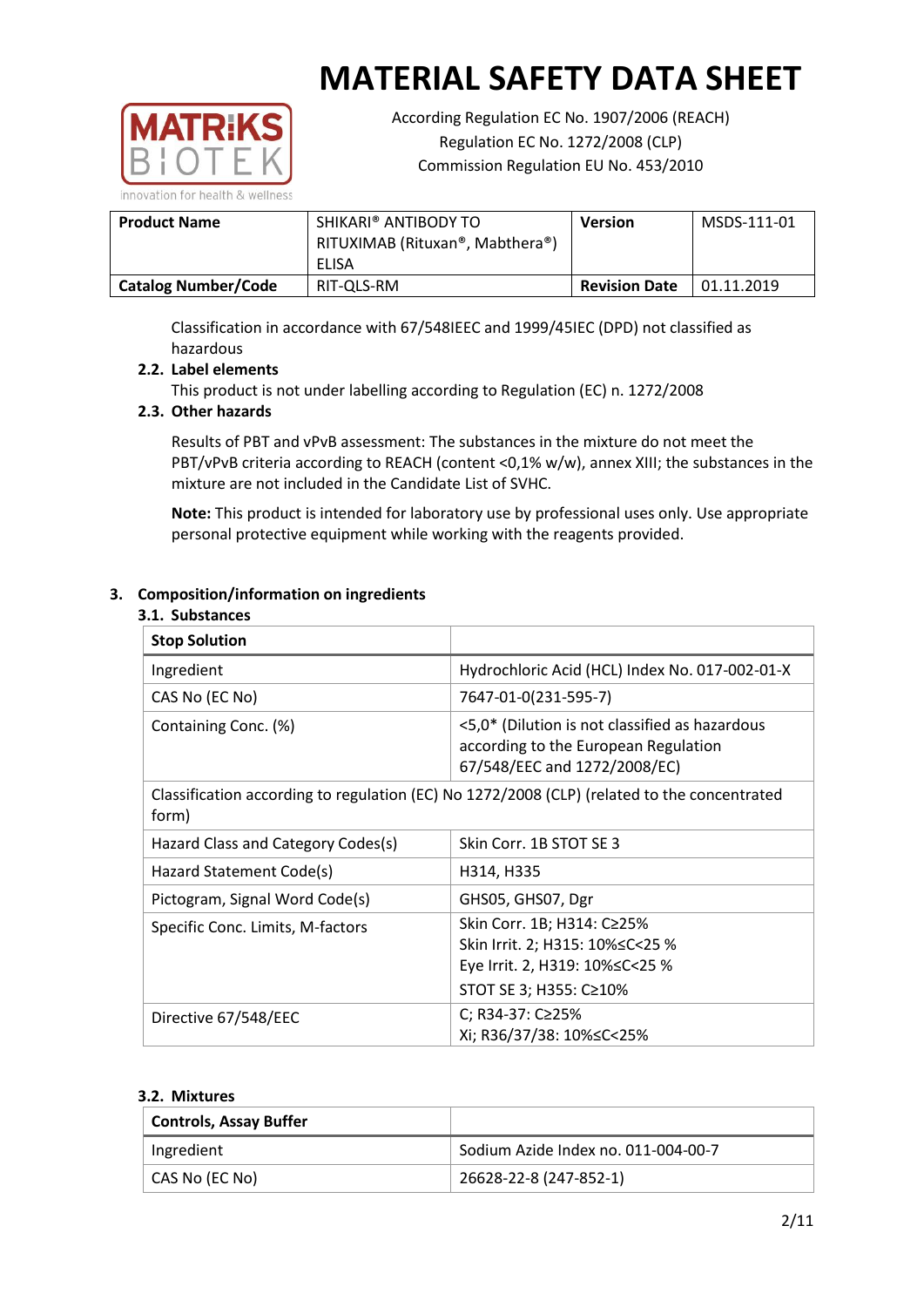

According Regulation EC No. 1907/2006 (REACH) Regulation EC No. 1272/2008 (CLP) Commission Regulation EU No. 453/2010

| <b>Product Name</b>        | SHIKARI® ANTIBODY TO<br>RITUXIMAB (Rituxan®, Mabthera®)<br>ELISA | Version              | MSDS-111-01 |
|----------------------------|------------------------------------------------------------------|----------------------|-------------|
| <b>Catalog Number/Code</b> | RIT-QLS-RM                                                       | <b>Revision Date</b> | 01.11.2019  |

| Containing Conc. (%)                                                                                 | <0,001 % (Dilution is not classified as hazardous<br>according to the European Regulation<br>67/548/EEC and 1272/2008/EC) |
|------------------------------------------------------------------------------------------------------|---------------------------------------------------------------------------------------------------------------------------|
| Classification according to regulation (EC) No 1272/2008 (CLP) (related to the concentrated<br>form) |                                                                                                                           |
| Hazard Class and Category Codes(s)                                                                   | Acute Tox. 2 (oral)                                                                                                       |
|                                                                                                      | Acute Tox. 1 (dermal)                                                                                                     |
|                                                                                                      | STOT RE 2                                                                                                                 |
|                                                                                                      | Acute Aquatic 1                                                                                                           |
|                                                                                                      | <b>Aquatic Chronic 1</b>                                                                                                  |
| Hazard Statement Code(s)                                                                             | H300, H310, H373, H400, H410                                                                                              |
| Pictogram, Signal Word Code(s)                                                                       | GHS06, GHS08, GHS09                                                                                                       |
| Specific Conc. Limits, M-factors                                                                     | M-Factor-Aquatic Acute:1                                                                                                  |
| Directive 67/548/EEC                                                                                 | R23/24/25-36/37/38-50/53                                                                                                  |

| Conjugated                                                                                           |                                                                                                                                                  |
|------------------------------------------------------------------------------------------------------|--------------------------------------------------------------------------------------------------------------------------------------------------|
| Ingredient                                                                                           | Proclin 150 Index no. 613-167-00-5                                                                                                               |
|                                                                                                      | Proclin 150 is a mixture of substances of the<br>components, 5-Chloro-2-methyl-4-isothiazolin-3-<br>one and 2-Methyl-2H -isothiazol-3-one (3:1). |
| CAS No (EC No)                                                                                       | 55965-84-9                                                                                                                                       |
| Containing Conc. (%)                                                                                 | <0,0015% (Dilution is not classified as hazardous<br>according to the European Regulation<br>67/548/EEC and 1272/2008/EC)                        |
| Classification according to regulation (EC) No 1272/2008 (CLP) (related to the concentrated<br>form) |                                                                                                                                                  |
| Hazard Class and Category Codes(s)                                                                   | Acute Tox, 3                                                                                                                                     |
|                                                                                                      | Skin Corr. 1B                                                                                                                                    |
|                                                                                                      | Skin Sens. 1                                                                                                                                     |
|                                                                                                      | <b>Acute Aquatic 1</b>                                                                                                                           |
|                                                                                                      | <b>Aquatic Chronic 1</b>                                                                                                                         |
| Hazard Statement Code(s)                                                                             | H301, H311, H314, H317, H331, H400, H410                                                                                                         |
| Pictogram, Signal Word Code(s)                                                                       | GHS05, GHS07, GHS09                                                                                                                              |
| Specific Conc. Limits, M-factors                                                                     | ≥0,6%: Skin Corr. 1B, H314<br>0,06 - < 0,6%: Skin Irrit. 2, H315                                                                                 |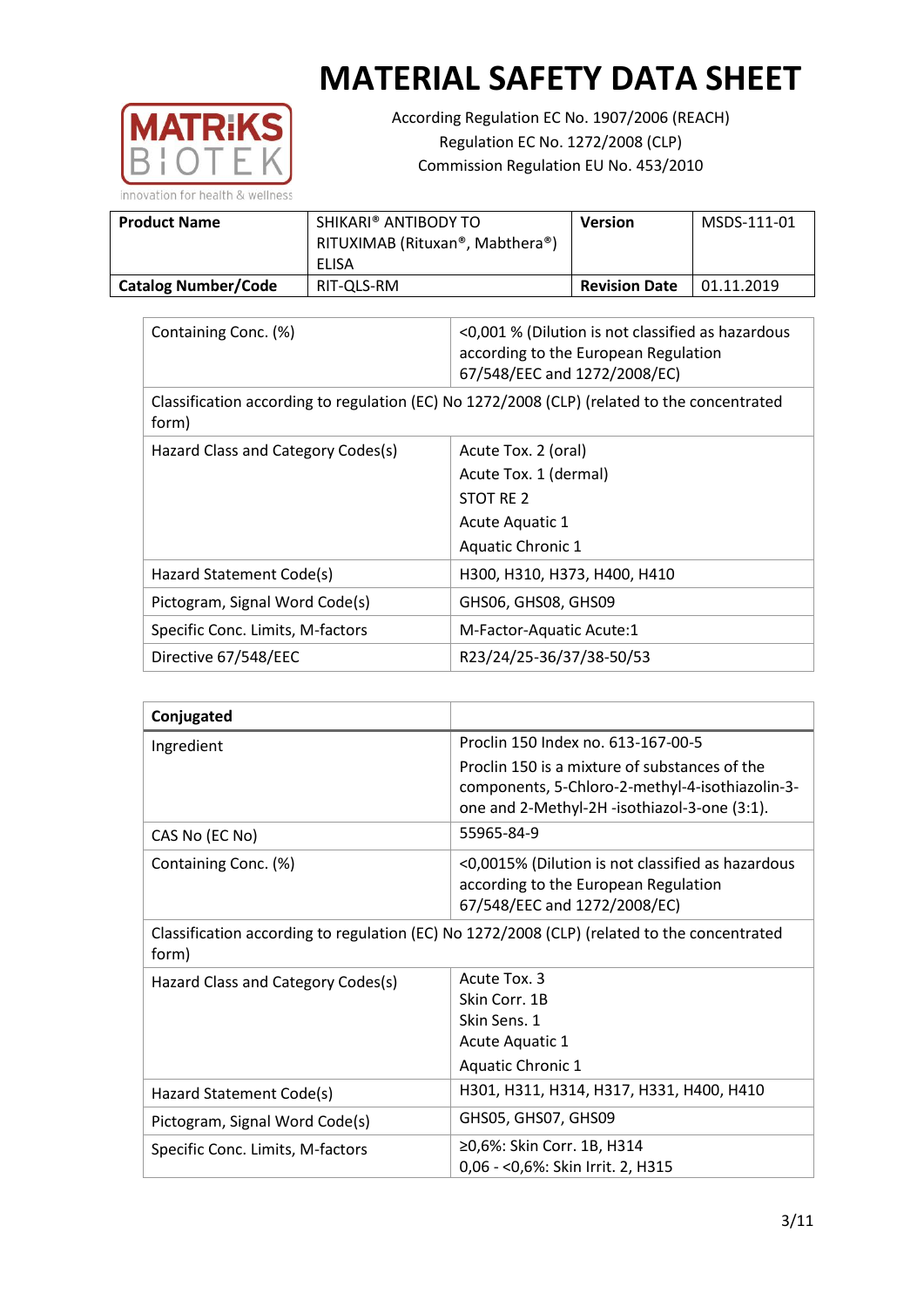

According Regulation EC No. 1907/2006 (REACH) Regulation EC No. 1272/2008 (CLP) Commission Regulation EU No. 453/2010

**Product Name SHIKARI® ANTIBODY TO** RITUXIMAB (Rituxan®, Mabthera®) ELISA **Version** MSDS-111-01 **Catalog Number/Code** RIT-QLS-RM Revision Date 01.11.2019

|                      | 0,06 - < 0,6 %: Eye Irrit. 2, H319<br>≥0,0015 %: Skin Sens. 1, H317<br>M-Factor - Aquatic Acute: 10 |
|----------------------|-----------------------------------------------------------------------------------------------------|
| Directive 67/548/EEC | T; N R:23/24/25-34-35-50/53<br>$S: (2-)26-28-36/37/39-45-60-61$                                     |

## **4. First-aid measures**

## **4.1. Description of first aid measures**

General advice: No special measures required. Consult physician in case of complaints. If inhaled: Supply fresh air.

In case of skin contact: Immediately flush skin with plenty of water. Cold water may be used. Remove contaminated clothing and shoes.

In case of eye contact: Check for and remove any contact lenses. Immediately flush eyes with plenty of water for at least 15 minutes. Cold water may be used. If swallowed: Rinse mouth with plenty of water

## **4.2. Most important symptoms and effects, both accurate and delayed**

There are no hazards under normal use conditions. Direct contact with eyes may cause slight and temporary irritation. Swallowing of larger amounts may lead to stomachache, vomiting or diarrhea.

## **4.3. Indication of any immediate medical attention and special treatment needed** No specific therapy known. Use supportive and symptomatic treatment.

## **5. Fire-fighting measures**

## **5.1. Extinguishing media**

Suitable extinguishing media: Water spray, alcohol resistant foam, dry-powder, carbon dioxide

Unsuitable extinguishing media: Direct water stream

- **5.2. Special hazards arising from the substance mixture** To the best of our knowledge, no special hazards can be defined
- **5.3. Advice for fire-fighters** No data available.

## **6. Accidental release measures**

- **6.1. Personal precautions, protective equipment and emergency procedures** Wear appropriate protective gloves and clothes.
- **6.2. Environmental precautions**

Dilute with plenty of water. Do not allow to enter sewers/surface or ground water.

## **6.3. Methods and materials for containment and cleaning up**

Absorb with liquid-binding material (sand, diatomite, acid binders, universal binders, sawdust).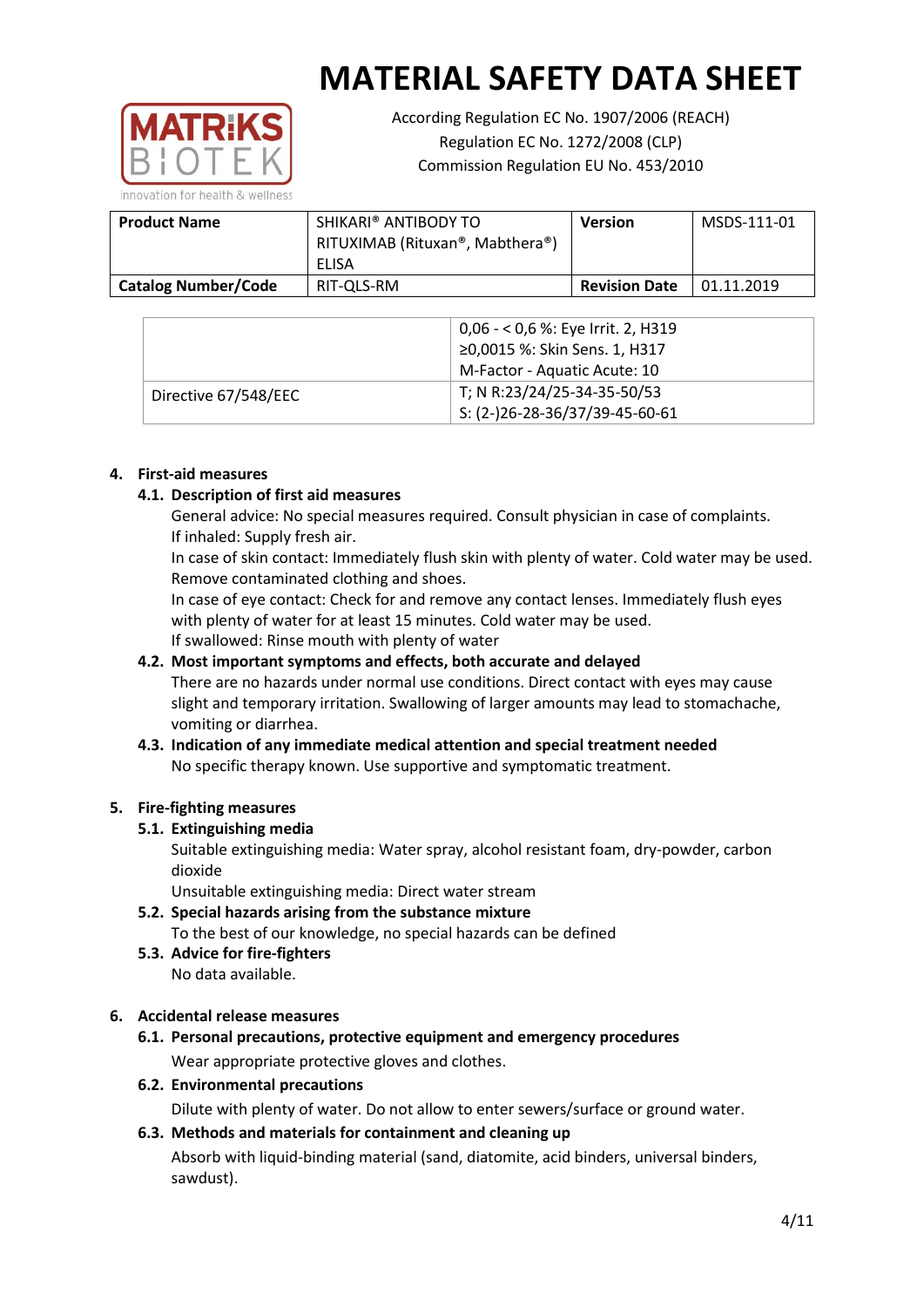

According Regulation EC No. 1907/2006 (REACH) Regulation EC No. 1272/2008 (CLP) Commission Regulation EU No. 453/2010

| <b>Product Name</b>        | SHIKARI® ANTIBODY TO<br>RITUXIMAB (Rituxan®, Mabthera®)<br>ELISA | <b>Version</b>       | MSDS-111-01 |
|----------------------------|------------------------------------------------------------------|----------------------|-------------|
| <b>Catalog Number/Code</b> | RIT-QLS-RM                                                       | <b>Revision Date</b> | 01.11.2019  |

## **6.4. Reference to other sections**

For personal protection see section 8. For disposal see section 13.

#### **7. Handling and storage**

#### **7.1. Precautions for safe handling**

Use all reagents in accordance with the relevant package insert provided with the product. Do not smoke, eat, drink or apply cosmetics in areas where kit reagents are handled. Wear disposable latex gloves when handling reagents.

Never pipet by mouth and avoid contact of reagents and specimens with skin and mucous membranes.

Handling should be done in accordance with the procedures defined by an appropriate national biohazard safety guideline or regulation.

Use all reagents in accordance with the relevant package insert provided with the product.

#### **7.2. Conditions for safe storage, including any incompatibilities**

Store in tightly closed original packages or appropriately labeled alternate vessels. Store in dry, bunded areas. Keep away from direct sunlight and heat sources. Recommended storage temperature: 10-30°C (shipment), 2-8°C (long term storage). Protect from freezing. Keep away from food and drinks. Keep away from acids and heavy metals. Keep out of the reach of children.

## **7.3. Specific end uses**

For EU diagnostic product. For the rest of the world "Research use only".

#### **8. Exposure controls/personel protection**

#### **8.1. Control parameters**

Indicative occupational exposure limit ES (2000/39IEC, Directive 2006/15IEC and Directive 2009/161IEC):

| <b>CAS</b> | <b>Substance</b> | Indicative occupational exposure limit |                       |
|------------|------------------|----------------------------------------|-----------------------|
|            | name             |                                        |                       |
| 26628-22-8 | Sodium Azide     | OEL mean (time-weighted 8 h):          | 0,1 mg/m <sup>3</sup> |
|            |                  | OEL short term (LS min):               | 0,3                   |
|            |                  | Notation: Skin                         |                       |

National work-place occupational exposure limits (only selected lands are displayed):

| <b>CAS</b> | <b>Substance</b><br>name | <b>Occupational exposure limits</b> |                       |
|------------|--------------------------|-------------------------------------|-----------------------|
| 26628-22-8 | Sodium Azide             | Turkev                              |                       |
|            |                          | PEL:                                | 0,1 mg/m <sup>3</sup> |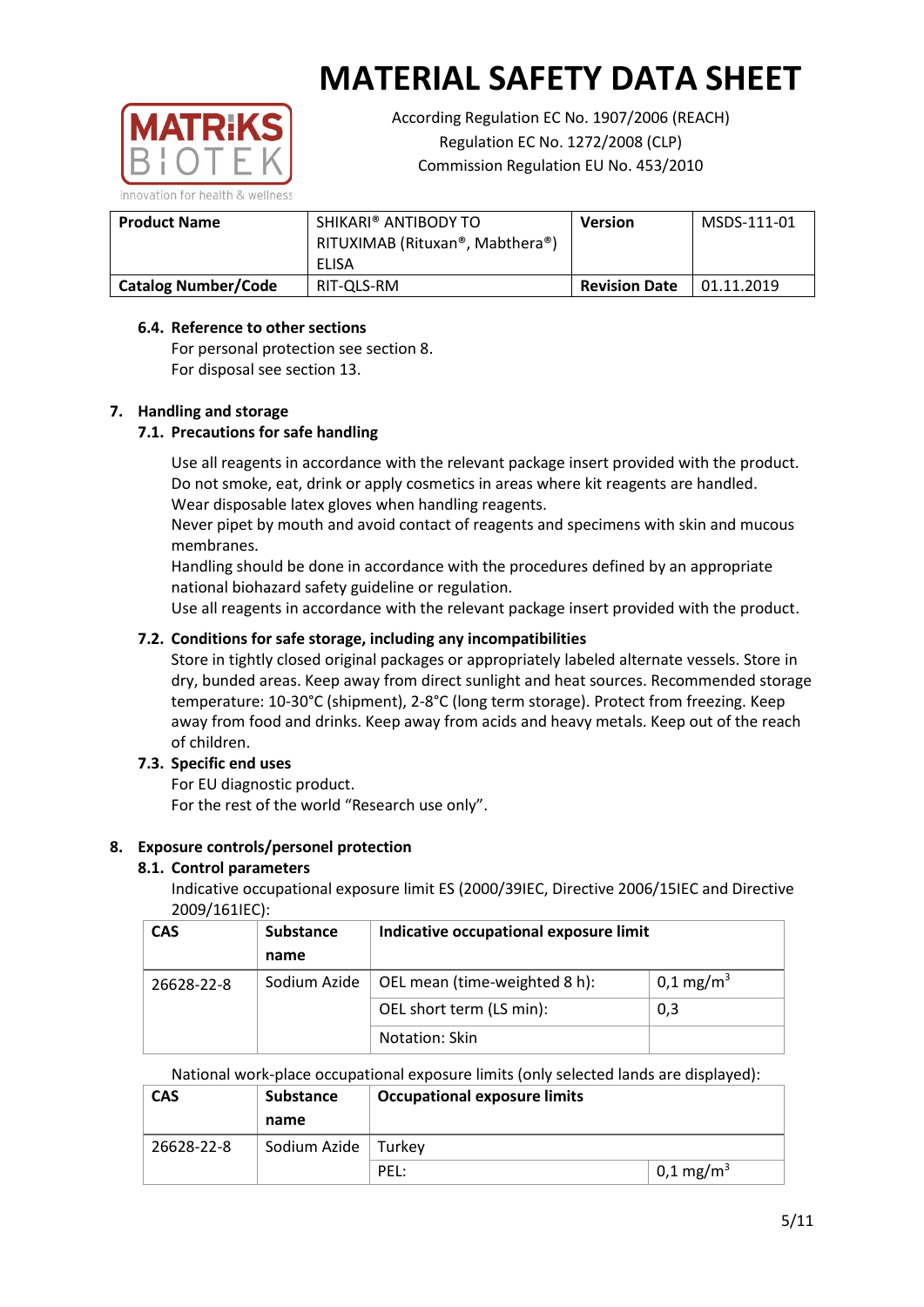

According Regulation EC No. 1907/2006 (REACH) Regulation EC No. 1272/2008 (CLP) Commission Regulation EU No. 453/2010

| <b>Product Name</b>        | SHIKARI® ANTIBODY TO<br>RITUXIMAB (Rituxan®, Mabthera®) | <b>Version</b>       | MSDS-111-01 |
|----------------------------|---------------------------------------------------------|----------------------|-------------|
|                            | ELISA                                                   |                      |             |
| <b>Catalog Number/Code</b> | RIT-QLS-RM                                              | <b>Revision Date</b> | 01.11.2019  |

| NPEL-P:                                 | 0,3 mg/m <sup>3</sup> |
|-----------------------------------------|-----------------------|
| D - absorb through skin                 |                       |
| I - irritating to mucosa (eye, airways) |                       |
| and skin                                |                       |
| Government Regulation no.               |                       |
| 361/2007 Coll.                          |                       |
| Slovakia                                |                       |
| NPEL mean:                              | $0,1 \text{ mg/m}^3$  |
| NPEL short-term:                        | 0,3 mg/m <sup>3</sup> |
| Note K: absorbed through skin           |                       |
| Regulation 300/2007 Coll. (SK),         |                       |
| Appendix 1                              |                       |
| Germany                                 |                       |
| AGW - time weighted mean:               | $0,2 \text{ mg/m}^3$  |
| Short -term factor:                     | 2(1)                  |
| 1RGS-900                                |                       |
| United Kingdom                          |                       |
| TWA:                                    | $0,1 \text{ mg/m}^3$  |
| STEL:                                   | 0,3 mg/m <sup>3</sup> |
| France                                  |                       |
| TWA:                                    | $0,1 \text{ mg/m}^3$  |
| STEL:                                   | 0,3 mg/m <sup>3</sup> |

Other recommended values: not set

| <b>CAS</b> | Substance name   OEL - equivalents |                          |
|------------|------------------------------------|--------------------------|
|            | $\overline{\phantom{0}}$           | $\overline{\phantom{0}}$ |

Indicative biological limits (Turkey, *432/2003* Coll.): not set

| Substance                | Evaluated as             | Limit values |
|--------------------------|--------------------------|--------------|
| $\overline{\phantom{0}}$ | $\overline{\phantom{0}}$ | -            |

DNEL: not available for the mixture.

PNEC: not available for the mixture.

## **8.2. Exposure controls**

General hygiene directives should be considered.

Keep away from food stuffs and beverages. Wash hands before breaks and at the end of the working day

#### **Personal protective equipment:**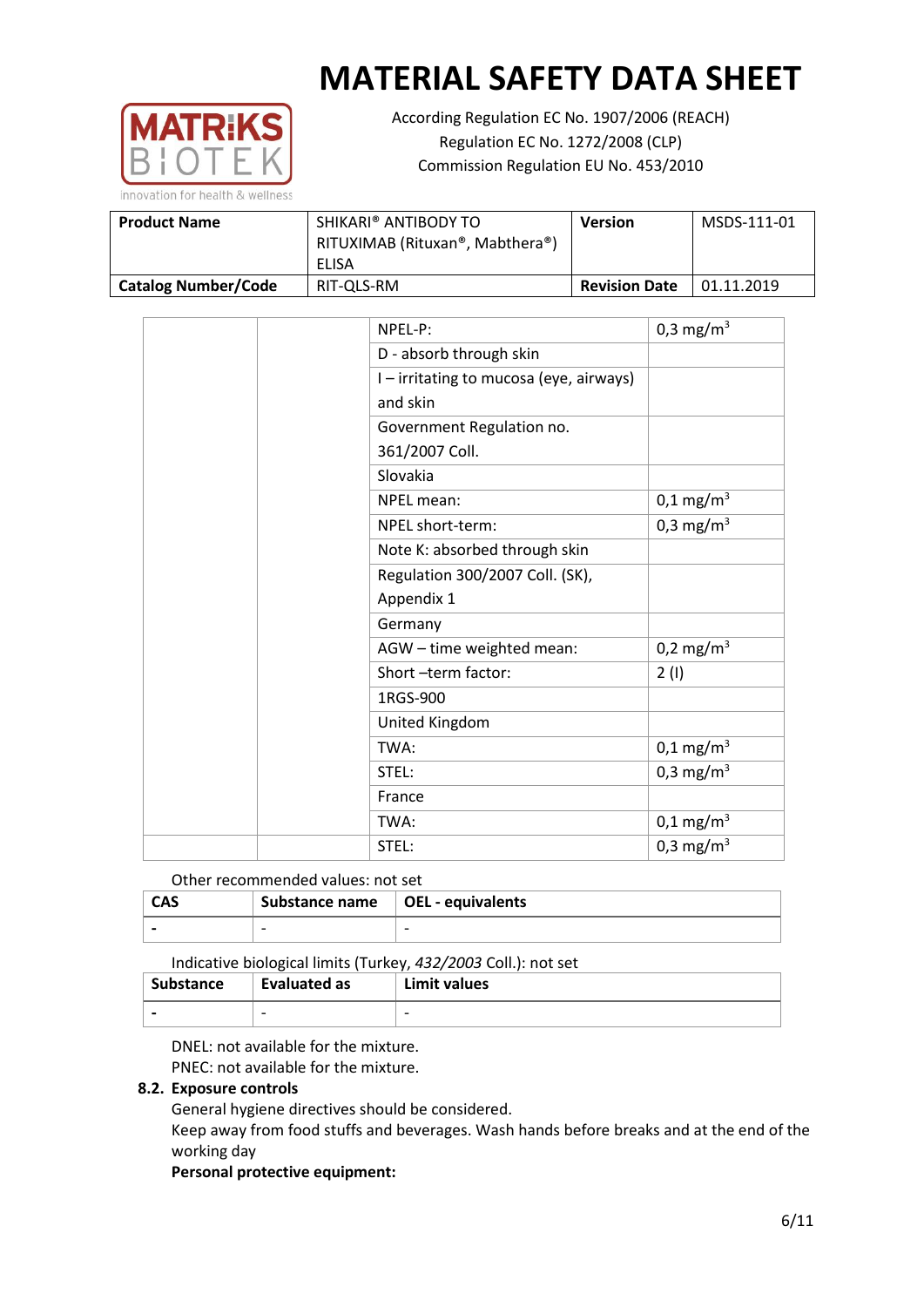

According Regulation EC No. 1907/2006 (REACH) Regulation EC No. 1272/2008 (CLP) Commission Regulation EU No. 453/2010

| <b>Product Name</b>        | SHIKARI® ANTIBODY TO<br>RITUXIMAB (Rituxan®, Mabthera®)<br>ELISA | Version              | MSDS-111-01 |
|----------------------------|------------------------------------------------------------------|----------------------|-------------|
| <b>Catalog Number/Code</b> | RIT-QLS-RM                                                       | <b>Revision Date</b> | 01.11.2019  |

| <b>Respiratory protection:</b> | Not required                                                      |
|--------------------------------|-------------------------------------------------------------------|
| Skin protection                | Protective gloves of nitrile or nature latex, satisfying the norm |
|                                | <b>DIN EN 455</b>                                                 |
| Eye/Face protection            | Safety glasses with side shields confirming to EN 166 (EN),       |
|                                | NIOSH (US)                                                        |
| Body protection                | Impenetrable protective clothing                                  |

#### **9. Physical and chemical properties**

## **9.1. Information on basic physical and chemical properties**

| <b>COMPONENT</b>      | <b>APPEARANCE</b> | <b>ODOR</b>     | pH             |
|-----------------------|-------------------|-----------------|----------------|
| Microtiter plate      | Solid, white      | <b>Odorless</b> | Not applicable |
| Controls              | Liquid, colorless | Odorless        | $7,4 \pm 0,05$ |
| Conjugate             | Liquid, red       | <b>Odorless</b> | $7,4 \pm 0,05$ |
| Assay buffer          | Liquid, blue      | Odorless        | $7,4 \pm 0,05$ |
| Substrate<br>solution | Liquid, colorless | <b>Odorless</b> | $3,6 - 3,8$    |
| Stop solution         | Liquid, colorless | <b>Odorless</b> | ${<}1$         |
| Wash buffer           | Liquid, colorless | <b>Odorless</b> | $7,4 \pm 0,05$ |

| <b>For All Components</b>                    |                              |  |  |
|----------------------------------------------|------------------------------|--|--|
| Odor threshold                               | No data available            |  |  |
| Melting point/freezing point                 | No data available            |  |  |
| Initial boiling point and range              | No data available            |  |  |
| Flash point                                  | No data available            |  |  |
| Evaporation rate                             | No data available            |  |  |
| Flammability (solid, gas)                    | No data available            |  |  |
| Upper/lower flammability or explosive limits | No data available            |  |  |
| Vapour pressure                              | No data available            |  |  |
| Vapour density                               | No data available            |  |  |
| Relative density                             | No data available            |  |  |
| Solubility(ies)                              | Fully miscible               |  |  |
| Partition coefficient: n-octanol water       | No data available            |  |  |
| Auto-ignition temperature                    | Product is not self-igniting |  |  |
| Decomposition temperature                    | No data available            |  |  |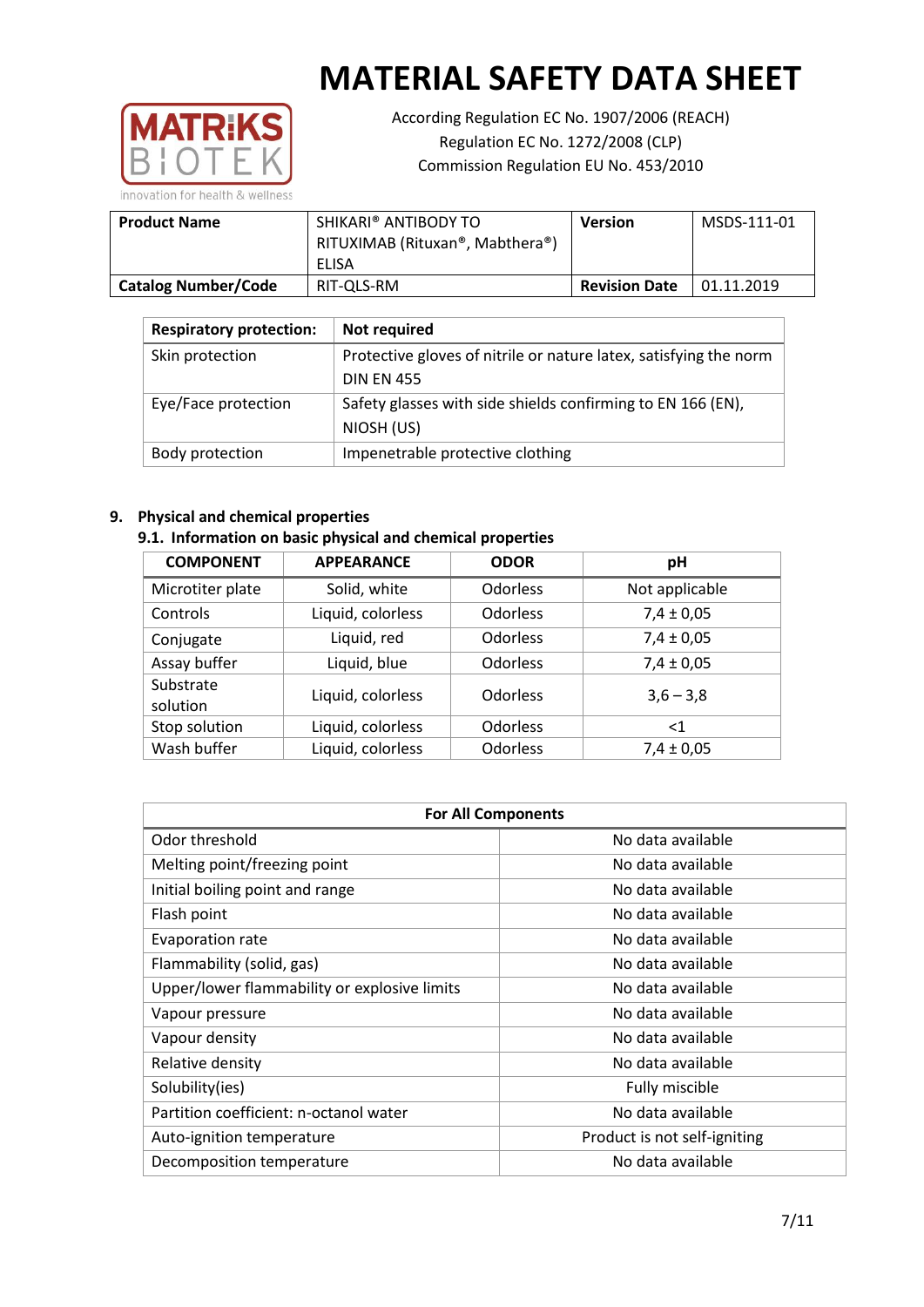

According Regulation EC No. 1907/2006 (REACH) Regulation EC No. 1272/2008 (CLP) Commission Regulation EU No. 453/2010

**Product Name SHIKARI® ANTIBODY TO** RITUXIMAB (Rituxan®, Mabthera®) ELISA **Version** MSDS-111-01 **Catalog Number/Code** RIT-QLS-RM Revision Date 01.11.2019

| Viscosity                   | No data available                            |
|-----------------------------|----------------------------------------------|
| <b>Explosive properties</b> | Product does not present an explosion hazard |
| Oxidizing properties        | No data available                            |

#### **9.2. Other information**

No other information available.

## **10. Stability and reactivity**

#### **10.1. Reactivity**

Not reactive under normal conditions of storage and manipulation. Sodium azide has been reported to form lead or copper azide in laboratory plumbing (heavy metals) which may explode on percussion. Treatment of sodium azide with strong acids gives hydrazoic acid, which is also extremely toxic.

#### **10.2. Chemical stability**

Mixture is chemically stable under normal conditions of storage and manipulation. Overheating may cause thermal decomposition.

### **10.3. Possibility of hazardous reactions**

Sodium azide has been reported to form lead or copper azide in laboratory plumbing (heavy metals) which may explode on percussion.

#### **10.4. Conditions to avoid**

Stable under normal conditions. Keep away from direct sunlight and heat sources. Do not mix with strong acids and heavy metals.

## **10.5. Incompatible materials**

Strong acids, heavy metals, halogenated hydrocarbons.

## **10.6. Hazardous decomposition products**

Material does not decompose at ambient temperatures. Incomplete combustion and thermolysis may produce toxic, irritating and flammable decomposition products (such as carbon monoxide, carbon dioxide, sooth, aldehydes and other products of organic compounds decomposition, sulfur / nitrogen oxides).

#### **11. Toxicological information**

## **11.1. Information on toxicological effects**

## **11.1.1. Acute toxicity**

Based on available data, the classification criteria are not met. Based on composition, the mixture has low acute toxicity and no adverse effects for human health are expected under applicable conditions of exposure sodium azide.

## **11.1.2. Skin corrosion/irritation**

Based on available data, the classification criteria are not met. Prolonged or repeated skin contact may cause mild irritation and dermatitis (skin inflammation). However, these effects do not required classification

## **11.1.3. Serious eye damage/irritation**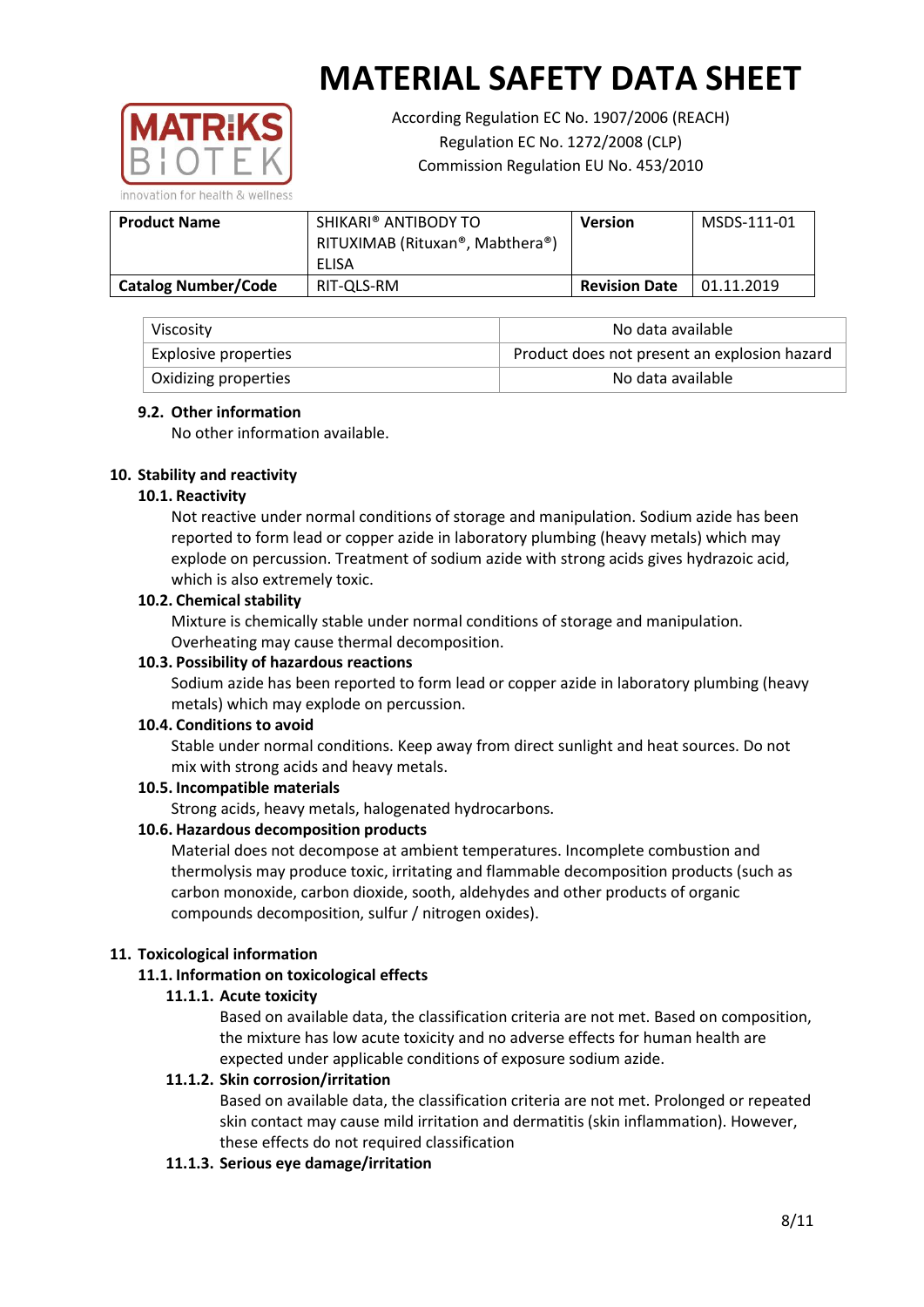

According Regulation EC No. 1907/2006 (REACH) Regulation EC No. 1272/2008 (CLP) Commission Regulation EU No. 453/2010

| <b>Product Name</b>        | SHIKARI® ANTIBODY TO<br>RITUXIMAB (Rituxan®, Mabthera®)<br>ELISA | <b>Version</b>       | MSDS-111-01 |
|----------------------------|------------------------------------------------------------------|----------------------|-------------|
| <b>Catalog Number/Code</b> | RIT-QLS-RM                                                       | <b>Revision Date</b> | 01.11.2019  |

Based on available data, the classification criteria are not met. Direct contact with eyes may cause slight and temporary irritation. However, these effects do not required classification

## **11.1.4. Respiratory or skin sensitization**

Based on available data, the classification criteria are not met. Compounds have no sensitization effects.

## **11.1.5. Germ cell mutagenicity**

Based on available data, the classification criteria are not met. Compounds have no potential for mutagenic activity.

## **11.1.6. Carcinogenicity**

Based on available data, the classification criteria are not met. Compounds have no potential for carcinogenic activity.

#### **11.1.7. Reproductive toxicity**

Based on available data, the classification criteria are not met. Compounds have no potential for reproductive toxicity.

## **11.1.8. STOT-single exposure**

Based on available data, the classification criteria are not met

## **11.1.9. STOT-repeated exposure**

Based on available data, the classification criteria are not met.

## **11.1.10. Aspiration hazard**

Based on available data, the classification criteria are not met.

## **12. Ecological information**

#### **12.1. Toxicity**

No data available.

## **12.2. Persistence and degradability**

No data available.

**12.3. Bio accumulative potential** No data available.

## **12.4. Mobility in soil**

No data available.

## **12.5. Results of PBT and vPvB assessment**

The substances in the mixture do not meet the PBT/vPvB criteria according to REACH, annex XIII (content <0,1% w/w); the substances in the mixture are not included in the Candidate List of SVHC.

## **12.6. Other adverse effects**

No data available.

#### **13. Disposal considerations**

**13.1. Waste treatment methods**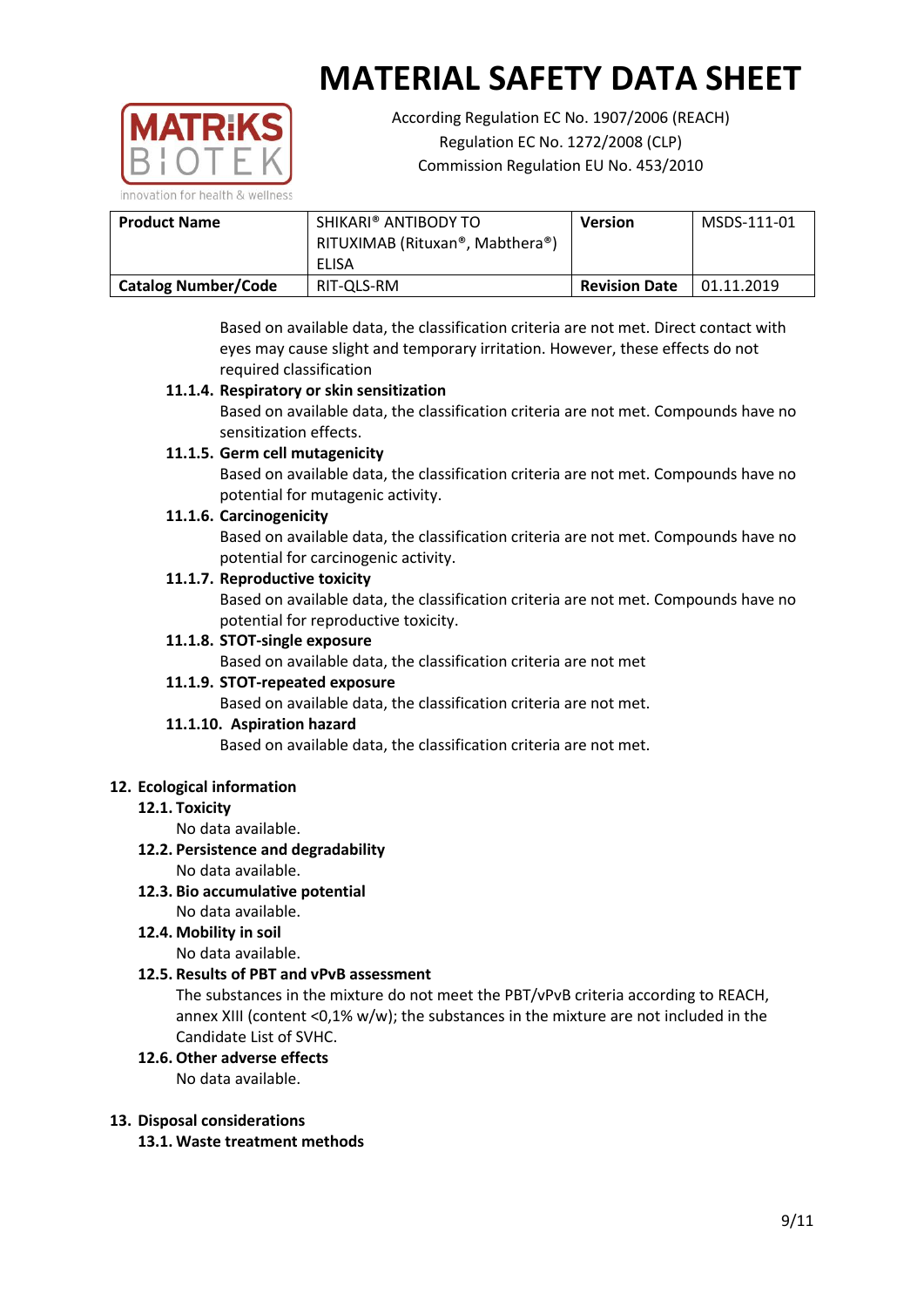

According Regulation EC No. 1907/2006 (REACH) Regulation EC No. 1272/2008 (CLP) Commission Regulation EU No. 453/2010

| <b>Product Name</b>        | SHIKARI® ANTIBODY TO<br>RITUXIMAB (Rituxan®, Mabthera®) | <b>Version</b>       | MSDS-111-01 |
|----------------------------|---------------------------------------------------------|----------------------|-------------|
|                            | ELISA                                                   |                      |             |
| <b>Catalog Number/Code</b> | RIT-OLS-RM                                              | <b>Revision Date</b> | 01.11.2019  |

Product: Waste should be disposed of in accordance with federal, state and local environmental control regulations. Must not be composed together with household garbage.

Uncleaned packaging: Waste should be disposed of in accordance with federal, state and local environmental control regulations. Must not be composed together with household garbage.

General notes: Water hazard class 1 (German Regulation) (Self-assessment): Slightly hazardous for water. Do not allow undiluted product or large quantities of it to reach ground water, water course or sewage system

## **14. Transport information**

The mixture is not classified as dangerous for transport according to ADR/RID/IMDG/ICAO/IATA/ DGR

- **14.1. UN number:** None
- **14.2. Un proper shipping name:** None
- **14.3. Transport hazard class(es):** None
- **14.4. Packing group:** None
- **14.5. Environmental hazards:** None
- **14.6. Special precautions for user:** Not applicable.
- **14.7. Transport in bulk according to Annex II of MARPOL 73/78 and the IBC Code:** Not applicable.

## **15. Regulatory information**

This Safety Data Sheet is prepared according to;

REGULATION (EC) No 1907/2006 OF THE EUROPEAN PARLIAMENT AND OF THE COUNCIL of 18 December 2006 concerning the Registration, Evaluation, Authorization and Restriction of Chemicals (REACH), establishing a European Chemicals Agency, amending Directive 1999/45/EC and repealing Council Regulation (EEC) No 793/93 and Commission Regulation (EC) No 1488/94 as well as Council Directive 76/769/EEC and Commission Directives 91/155/EEC, 93/67/EEC, 93/105/EC and 2000/21/EC

## **15.1. Safety, health and environmental regulations/legislation specific for the substance or mixture**

No data available.

## **15.2. Chemical safety assessment**

No data available.

#### **16. Other information**

**16.1. "H code" and "R Phrases" used in this document**

H301 Toxic if swallowed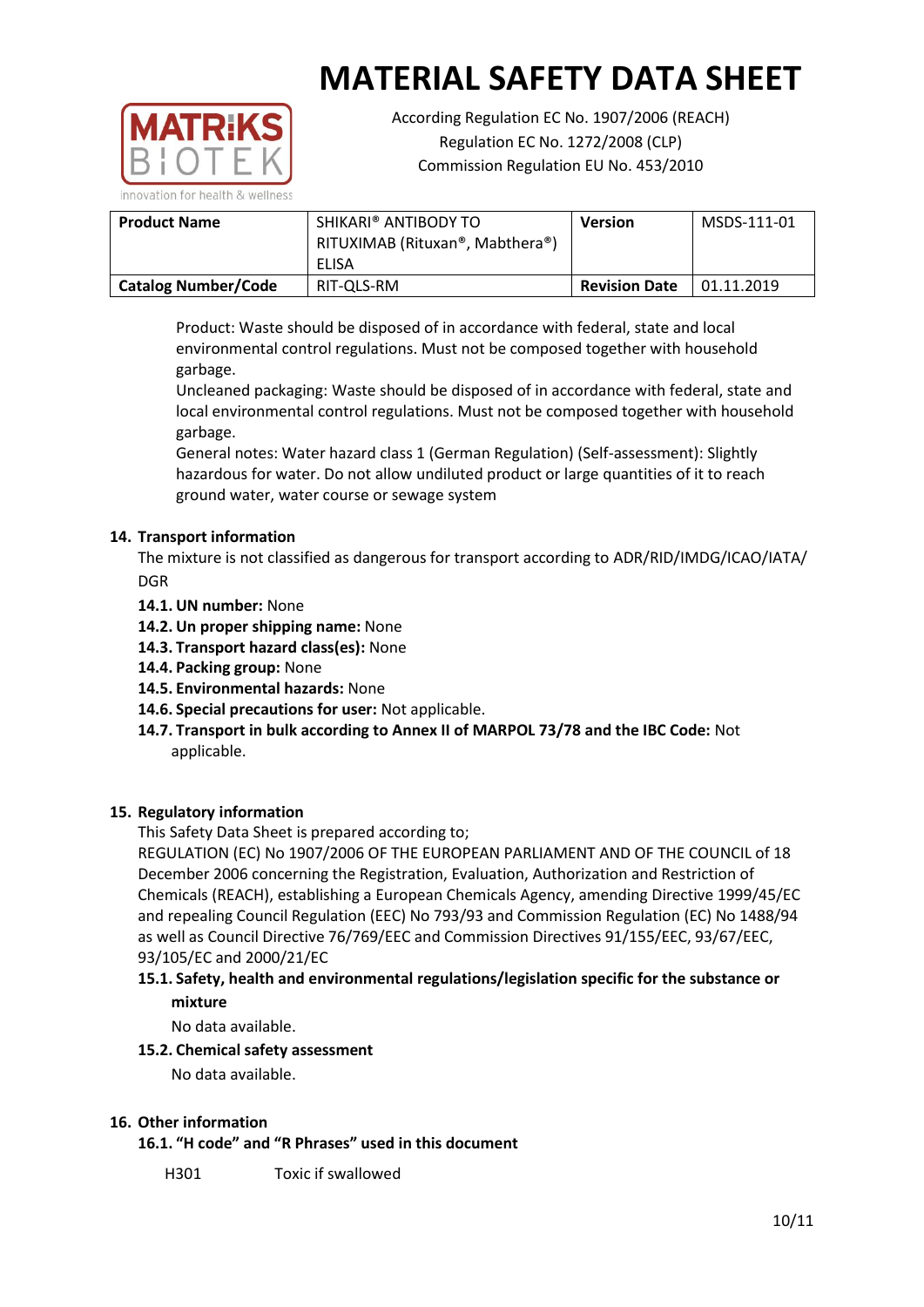

According Regulation EC No. 1907/2006 (REACH) Regulation EC No. 1272/2008 (CLP) Commission Regulation EU No. 453/2010

| <b>Product Name</b>        | SHIKARI® ANTIBODY TO<br>RITUXIMAB (Rituxan®, Mabthera®)<br>ELISA | <b>Version</b>       | MSDS-111-01 |
|----------------------------|------------------------------------------------------------------|----------------------|-------------|
| <b>Catalog Number/Code</b> | RIT-QLS-RM                                                       | <b>Revision Date</b> | 01.11.2019  |

- H311 Toxic in contact with skin H314 Causes severe skin burns and eye damage H315 Causes skin irritation H317 May cause an allergic skin reaction H319 Cause serious eye irritation H331 Toxic if inhaled H335 May cause respiratory irritation H400 Very toxic to aquatic life H410 Very toxic to aquatic life with long lasting effects R23/24/25 Toxic by inhalation, in contact with skin and if swallowed R34 Causes burns R37 Irritating to respiratory system R36/37/38 Irritating to eyes, respiratory system and skin R43 May cause sensitisation by skin contact R50/53 Very toxic to aquatic organisms, may cause long-term adverse effects in the aquatic environment **16.2. "P statements" and "S Phrases" used in this document** S26 In case of contact with eyes, rinse immediately with plenty of water and seek medical advice. S28 After contact with skin, wash immediately with plenty of (to be specified by the manufacturer). S36/37 Wear suitable protective clothing and gloves.
	- S39 Wear eye/face protection.
	- S45 In case of accident or if you feel unwell seek medical advice immediately (show the label where possible).
	- S60 This material and its container must be disposed of as hazardous waste.
	- S61 Avoid release to the environment. Refer to special instructions/safety data sheet.